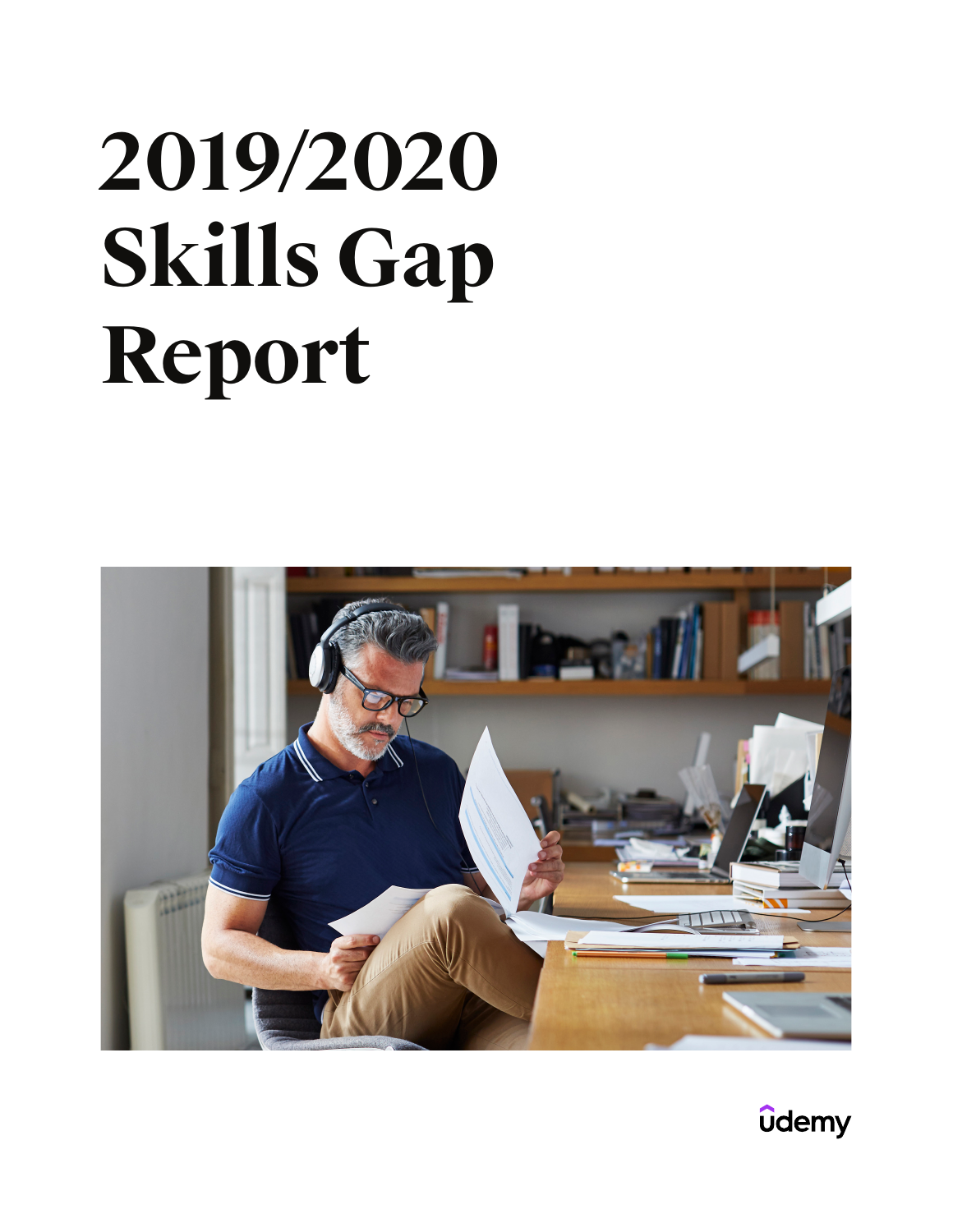# **Awareness to Action:**

# Employees Worldwide Embrace Continuous Learning

Udemy has been tracking trends related to the skills gap—the divide between job-seekers' skills and the qualifications demanded by employers—since 2016. This fourth survey and report focuses on global trends, highlighting the sentiments of employees based in India, Spain, France, Brazil, and Mexico. This survey was administered in January 2020, before the global pandemic, and it is the first year India has been included in this research.

We've seen awareness around the skills gap grow over the years as technology changes and employers demand new skills. Today its existence is generally accepted by the vast majority of employees around the world. We now see that awareness leading to increased personal action and willingness to learn new skills, as well as collective expectations for employers to more robustly support education and training to narrow the skills gap. Understanding these sentiments may be important for employers looking to attract and retain talent, leverage new business opportunities, and increase their competitive advantage.

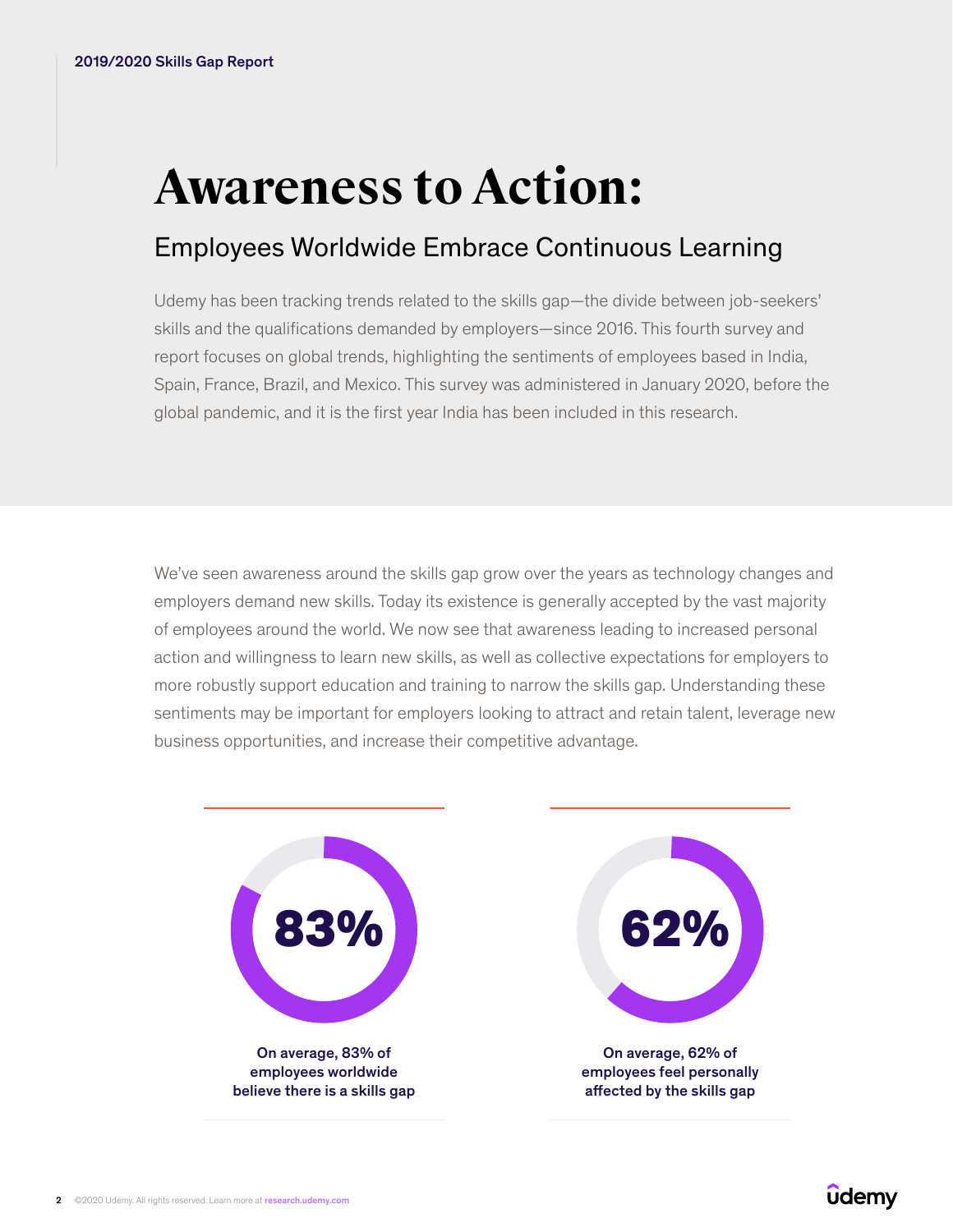### **Employees are minding the gap**

While the majority of employees in all countries believe their national workforce is competitive in the global economy, they also are uneasy that this competitiveness won't last, let alone surge ahead in the future. This is due in part to the increasing demand for new technical

and productivity "hard skills" and a growing emphasis on organizational and personal "soft skills" – both of which are becoming more and more essential for 21st century business. In other words, a skills gap. India (92%), Brazil (94%) and France (91%) are near the top in their worry that their country has a skills shortage problem, ahead of Mexico (72%) and Spain (77%).

#### Do you believe there is a skills gap?

|               | 2017 | 2018 | 2019 |
|---------------|------|------|------|
| India         |      |      | 92%  |
| <b>Brazil</b> | 98%  | 95%  | 94%  |
| <b>France</b> | 81%  | 93%  | 91%  |
| <b>Mexico</b> | 66%  | 70%  | 72%  |
| <b>Spain</b>  | 65%  | 73%  | 77%  |

We also found an underlying current of anxiety, with as many as three-quarters of workers in Brazil and India responding that they feel personally affected by the skills gap. The Europeans are noticeably less nervous, with just under half of employees in France and 60%

|               | 2017 | 2018 | 2019 |
|---------------|------|------|------|
| India         |      |      | 76%  |
| <b>Brazil</b> | 66%  | 72%  | 75%  |
| <b>France</b> | 32%  | 49%  | 49%  |
| <b>Mexico</b> | 65%  | 73%  | 68%  |
| <b>Spain</b>  | 57%  | 62%  | 60%  |

#### Do you personally affected by the skills gap?

of employees in Spain saying they feel like the skills gap will affect them.

However, on the flip side, our research revealed a strong sense of employee optimism and confidence in the countries we surveyed. Mexico leads the group, with 79% believing that their education has equipped them with the skills required for today's workplace. The other countries responded similarly (76% in India, 76% in Brazil, 73% in

Spain), except for France, which took a more negative tone with just 44% responding that they believed in this statement, down from 51% in 2018.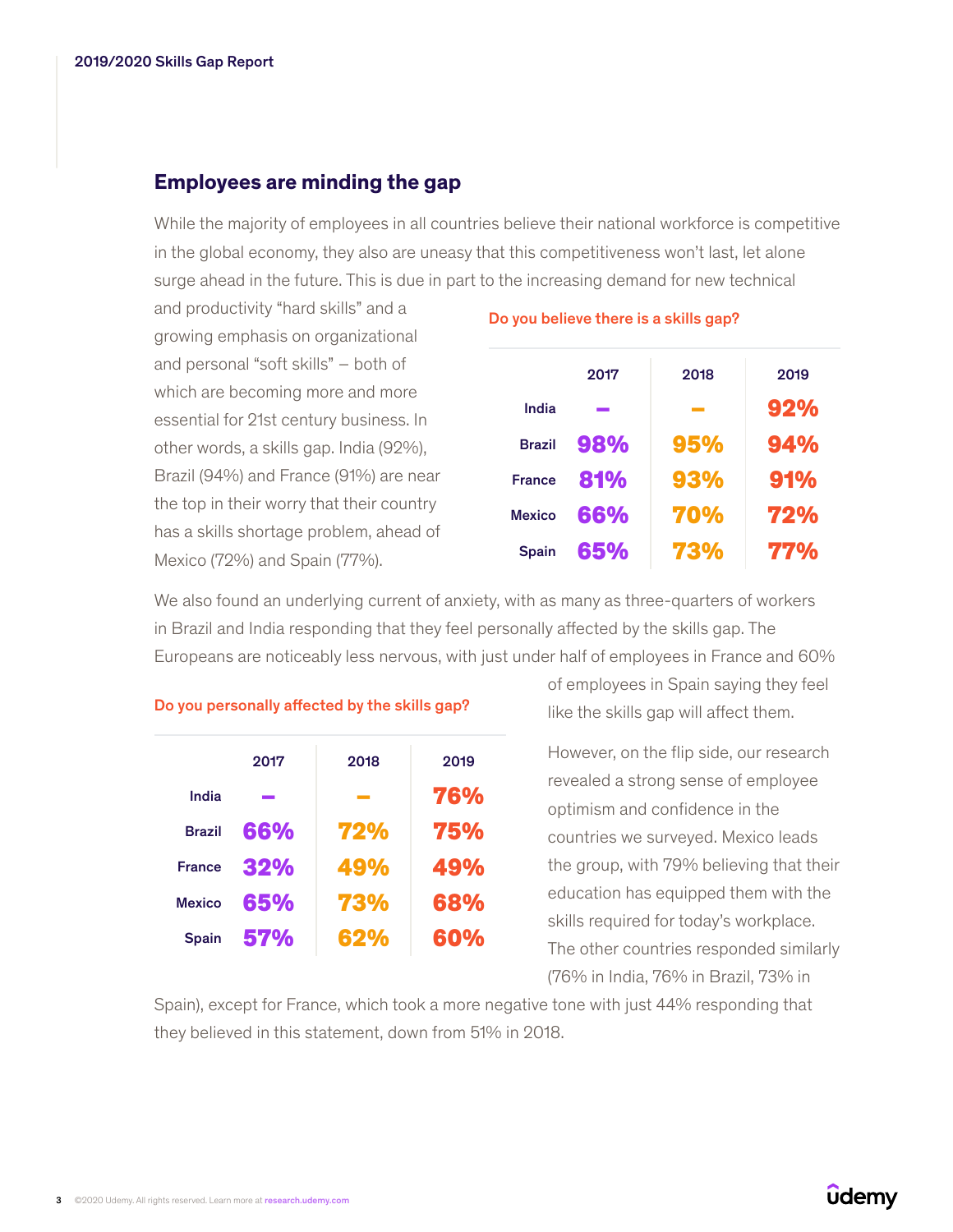#### **Narrowing the gap is imperative to stay employable**

It's commonly acknowledged that required job skills are changing and will continue to do so at an increasingly rapid pace. Our research found that narrowing the skills gap is perceived by employees as critical to stay competitive in the workforce – a nearly universal sentiment in Brazil, India, and Mexico. While employees have various reasons why they believe it is vital to invest time and money to enhance, develop, and advance their skills, the underlying theme is that ongoing education and training is necessary in order to keep or find a job.

| Do you think Al/automation<br>will be able to do your job<br>within five years? |             | Do you think the skills to do<br>your job will change within<br>five years? |             |
|---------------------------------------------------------------------------------|-------------|-----------------------------------------------------------------------------|-------------|
|                                                                                 | India $76%$ |                                                                             | India $87%$ |
|                                                                                 | Brazil 56%  |                                                                             | Brazil 80%  |
|                                                                                 | France 44%  |                                                                             | France 69%  |
|                                                                                 | Mexico 47%  |                                                                             | Mexico 76%  |
|                                                                                 | Spain $42%$ |                                                                             | Spain $63%$ |

Our research shows that overall, employees feel an urgency to address the educational, employment, and economic challenges the skills gap presents. Most employees agreed that there are external factors, most significantly, increased use of automation and artificial intelligence (AI), that will require them to acquire different or additional skills to replace skills they believe will be obsolete in the next five years. The World Economic Forum adds weight to this conjecture, estimating that [50% of jobs worldwide w](https://www.weforum.org/agenda/2020/01/future-of-work/?fbclid=IwAR11eWxrq3q3zcRl8hPmrNV1v54dybLkOG88c93Zve2-KkNBn7PFL3lcKLE)ill be changed by automation over the next 10 years. These sentiments can be seen in all countries but are most pronounced in India and Brazil.

| Skills are changing so fast<br>that our current skills are<br>becoming obsolete |             | College education doesn't<br>equip us with skills that<br>make us effective at work |  |
|---------------------------------------------------------------------------------|-------------|-------------------------------------------------------------------------------------|--|
|                                                                                 | India $84%$ | India $82%$                                                                         |  |
|                                                                                 | Brazil 85%  | Brazil 67%                                                                          |  |
|                                                                                 | France 70%  | France 79%                                                                          |  |
|                                                                                 | Mexico 78%  | Mexico 73%                                                                          |  |
|                                                                                 | Spain 77%   | Spain 70%                                                                           |  |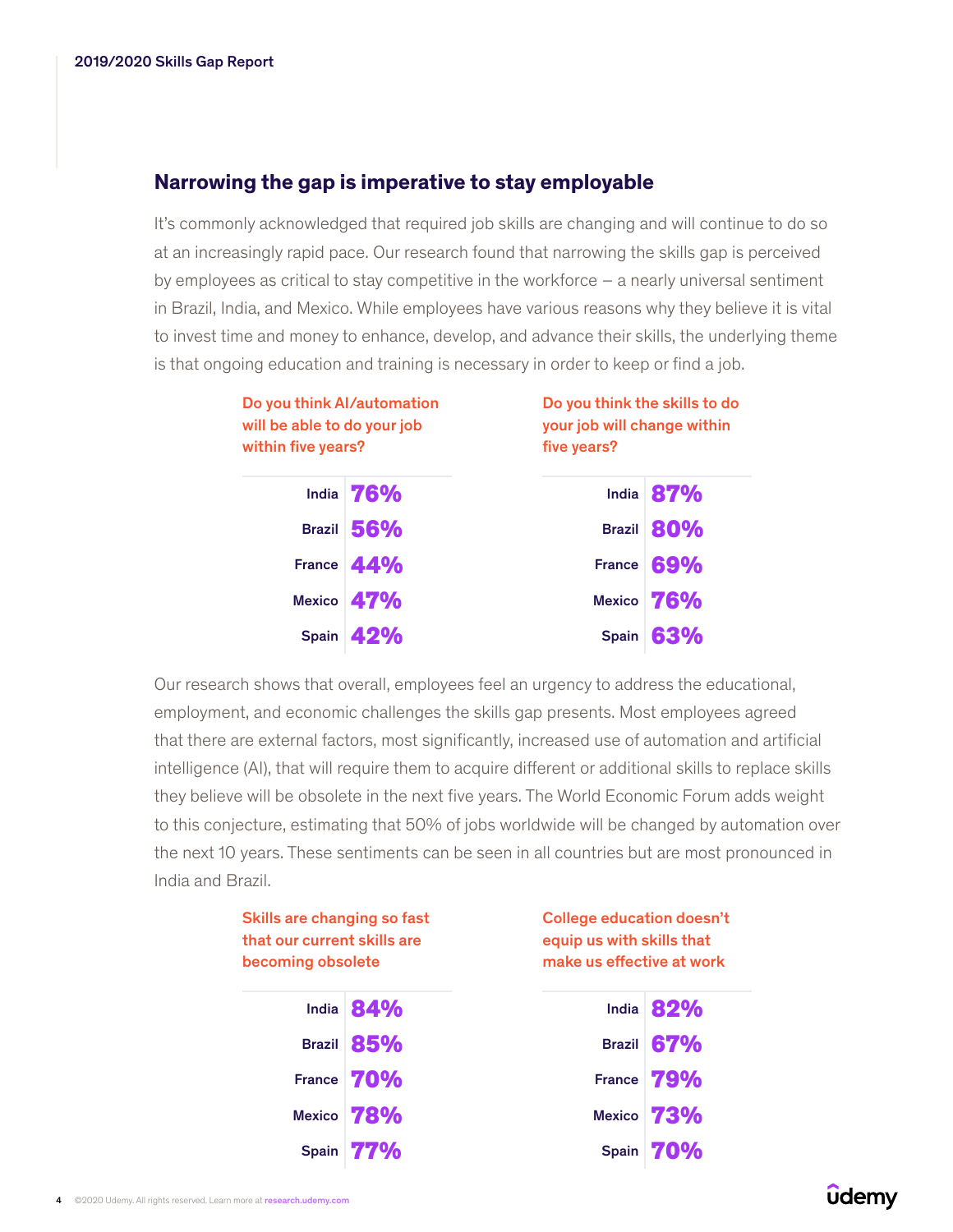#### **Skilling requires employer-employee collaboration**

Despite being nervous about future job competitiveness, employees sound willing to be individually responsible for learning new skills to close the skills gap. India (91%), Brazil (91%) and Mexico (89%) noticeably lead the pack, saying that they have had to gain additional skills in order to do their jobs effectively. In addition, the majority of employees in Spain (76%) and France (67%) also reported working to gain new skills.

Furthermore, the vast majority of employees see potential opportunities in being pushed to learn new skills, responding that they're excited to learn new skills and transition to a new career or job function in the future. Again, employees in India (97%), Brazil (91%) and Mexico (93%) agreed the most with this statement, followed by Spain (84%) and France (71%).

However, employees also express that they can't narrow the skills gap sufficiently on their own. Our research indicates that employees believe that employers have an important, collaborative role to play in supporting employee reskilling or upskilling. Most employees believe it is very important for their current employer to encourage and support a constant learning/training culture in an organization. Responses show that this deep concern about and commitment to fostering and sharing in a continuous learning and training culture is more than a "nice to have," an added benefit, or extra incentive in the workplace. In fact, failure to address employee education and training expectations may impact organizations' employee retention efforts and contribute to higher turnover. In addition, according to an [Accenture research report,](https://www.accenture.com/us-en/insights/strategy/new-workforce-skilling-innovation-growth) when companies don't develop their existing workforce fast enough, it can render them less innovative and agile, and prevent them from capitalizing on new business opportunities.

| It's important for my<br>employer to encourage a<br>"culture of learning" |             |               | I'd leave my job if my<br>employer didn't provide<br>professional training |  |
|---------------------------------------------------------------------------|-------------|---------------|----------------------------------------------------------------------------|--|
|                                                                           | India $94%$ | <b>India</b>  | 61%                                                                        |  |
| <b>Brazil</b>                                                             | <b>53%</b>  | <b>Brazil</b> | 63%                                                                        |  |
|                                                                           | France 77%  |               | France 49%                                                                 |  |
|                                                                           | Mexico 80%  | <b>Mexico</b> | 67%                                                                        |  |
|                                                                           | Spain $74%$ | <b>Spain</b>  |                                                                            |  |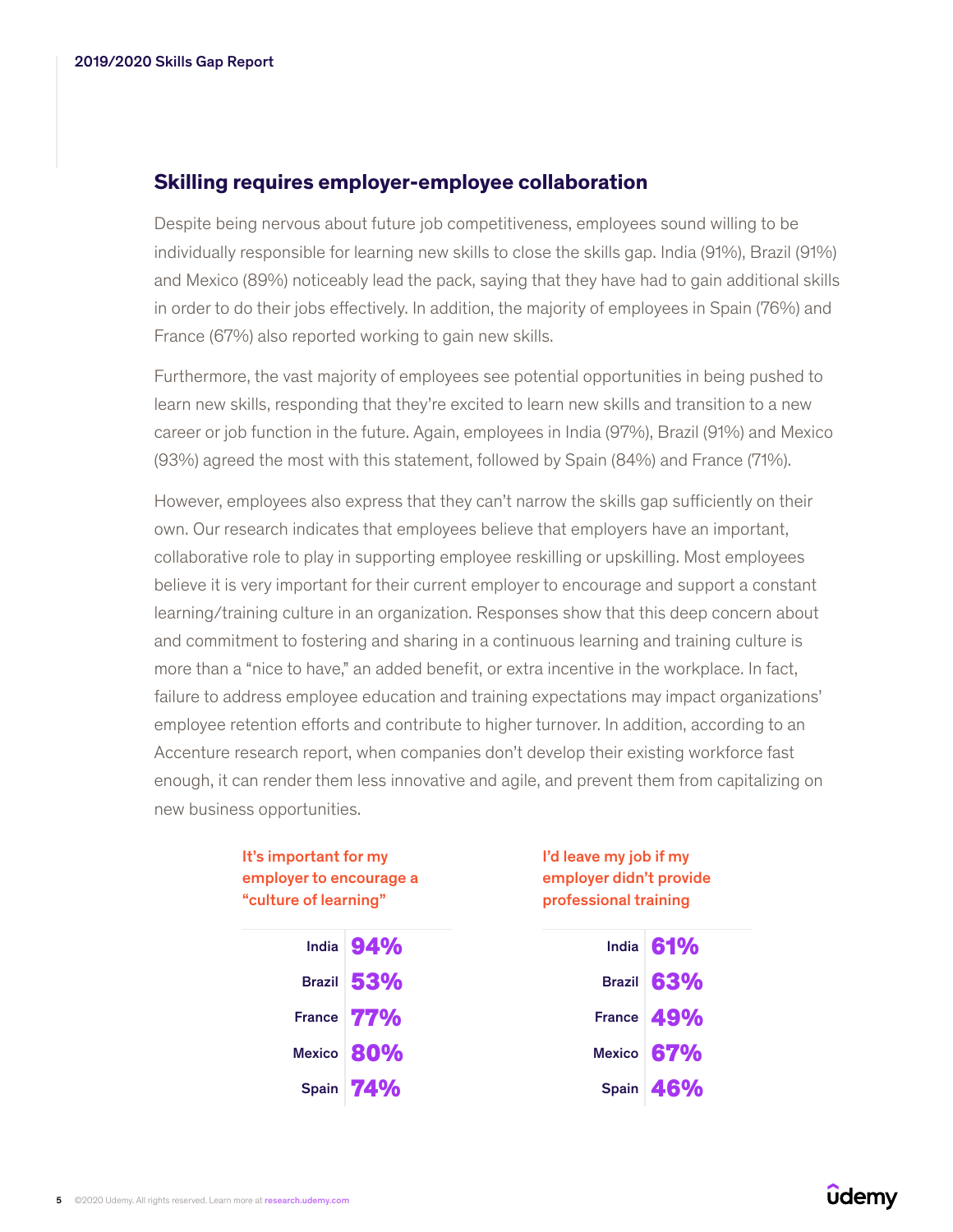#### **A learning culture fosters competitive advantage**

Our research shows that employees all over the world have been experiencing unprecedented change due to technology and other factors – and we can only imagine this has accelerated since the global pandemic began. Employees are acutely aware of trends around automation and the reality that skills are changing very fast. At the same time, they also recognize the power of lifelong learning and are embracing continuous education - both on an individual basis and through employers -- as a way for them to stay competitive in a constantly evolving job market. Employers too may be recognizing that investing in the continuous upskilling and reskilling of their workforce helps ensure they can pivot faster to take advantage of new business opportunities. All of these findings highlight a potential transformation in the way skilling is approached, and emphasize the possible advantages for organizations that embrace a culture of learning.

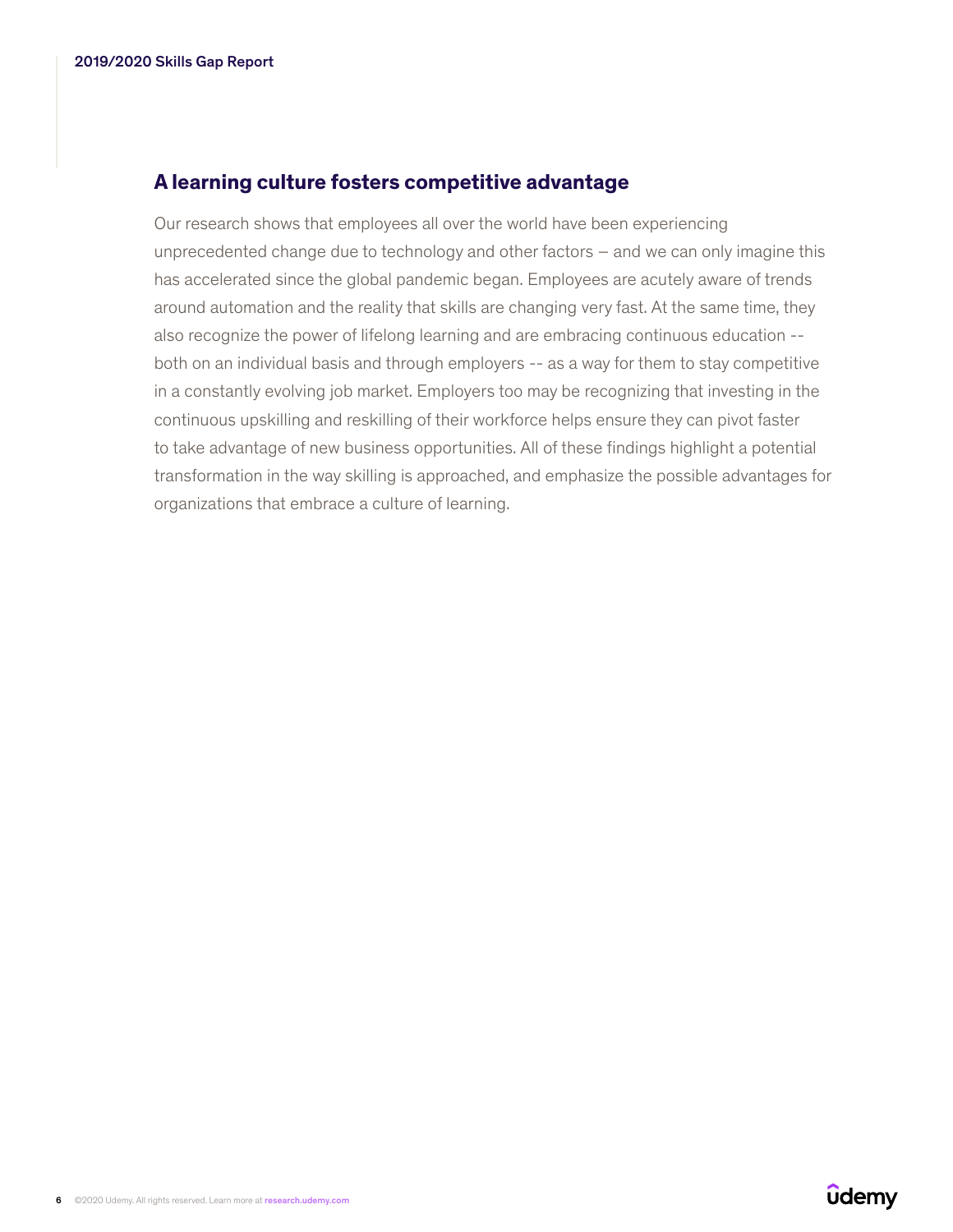# Brazil

Employees in Brazil are the most concerned (94%) of all of the countries surveyed that there is a skills gap in their country, potentially damaging their prospects for career success, job performance, and job productivity. This concern is expressed with almost the same intensity across the generations: Millennials (94%), Generation X (96%), and Baby Boomers (92%).

#### Yes, I believe there is a skills gap in Brazil

#### 95%

#### Yes, I feel personally affected by the Brazil skills gap

72%

- 75% of Brazilians feel that the skills gap is affecting them personally.
- Skills most valued by employers according to the survey include Tech/Digital Skills (55%) and
- Leadership/Management Skills (53%).
- 47% of employees choose online courses to learn new skills, followed by company-sponsored training (31%), and books (10%).
- 67% believe that their university education didn't teach them the skills they need to be effective in today's workforce.
- 97% say there is so much competitiveness in the labor market that they need to continuously learn to stay successful.
- The majority of respondents (85%) agree that the skills required to do their jobs are changing too fast. The Baby Boomers are most pessimistic (51%).
- 91% report they had to learn new skills to do their job effectively.
- 80% agree that the skills required to do their job will change in the next five years. Generation X feels most strongly, with **82%** in agreement.
- 56% also agree that artificial intelligence (AI) and automation will be able to do their work in the next five years.
- 71% report that their employer offers professional development programs and 91% are excited to learn new skills.
- Half (53%) think it's important for their employers to build a culture of learning while 58% say that employees who take online courses are more qualified than their colleagues.
- 63% will consider leaving their job if their employer won't offer professional development programs.
- 39% also confess they have been dishonest in order to get a job or a promotion.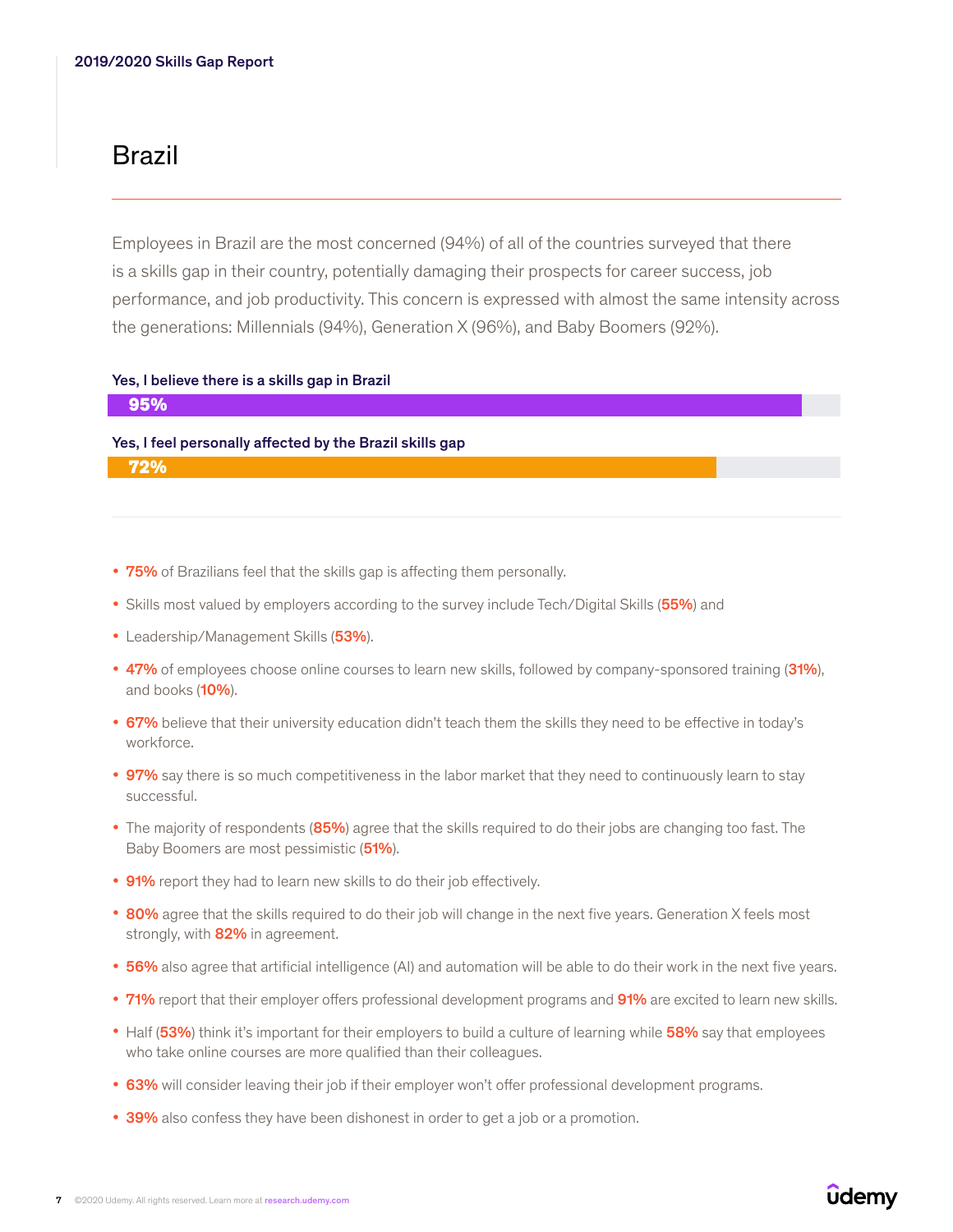# France

The majority of French full-time employees (91%) feel that there is a skills gap in the country but only about half (49%) feel affected by it. Nevertheless, employees are recognizing the need to continuously upskill and improve in order to stay competitive in today's changing economy.

#### Yes, I believe there is a skills gap in France

| 91%                                                      |  |
|----------------------------------------------------------|--|
|                                                          |  |
| Yes, I feel personally affected by the France skills gap |  |
| 49%                                                      |  |
|                                                          |  |
|                                                          |  |
|                                                          |  |

- 91% of French full-time employees think there is a skills gap in France; this sentiment is pronounced nearly equally across all generations: Millennials (94%), Generation X (90%), and Baby Boomers (89%).
- Technological/Digital Skills (51%), Leadership/Management (43%), and Productivity Skills
- (40%) are most desired by employers according to the survey.
- 56% of French employees learn new skills through company-sponsored training and 13% through online courses.
- 79% agree that their traditional education didn't prepare them with the skills they need to be successful today; **67%** say they have had to learn new skills.
- 70% think that job skills are evolving very rapidly and 69% agree that the skills required for their work today will change over the next five years.
- The majority (75%) think that artificial intelligence (AI) and automation are to blame for jobs lost and 44% think AI will be able to do their work in the next five years.
- 76% say that companies offer professional development and 77% think that having a corporate learning culture is important.
- 71% are eager to learn new skills; 49% would leave their employer if they didn't offer professional development.
	- 56% think that their employer is responsible for their training, 38% think they are personally responsible, and 6% think it's the government.
- Only 31% of full-time French employees have a side hustle or are thinking of starting one.
	- 48% would start a second job for the additional income and 28% as a hobby.
- A third (32%) confess they have been dishonest in order to get a job or a promotion; men (36%) a little more so than women  $(28%)$ .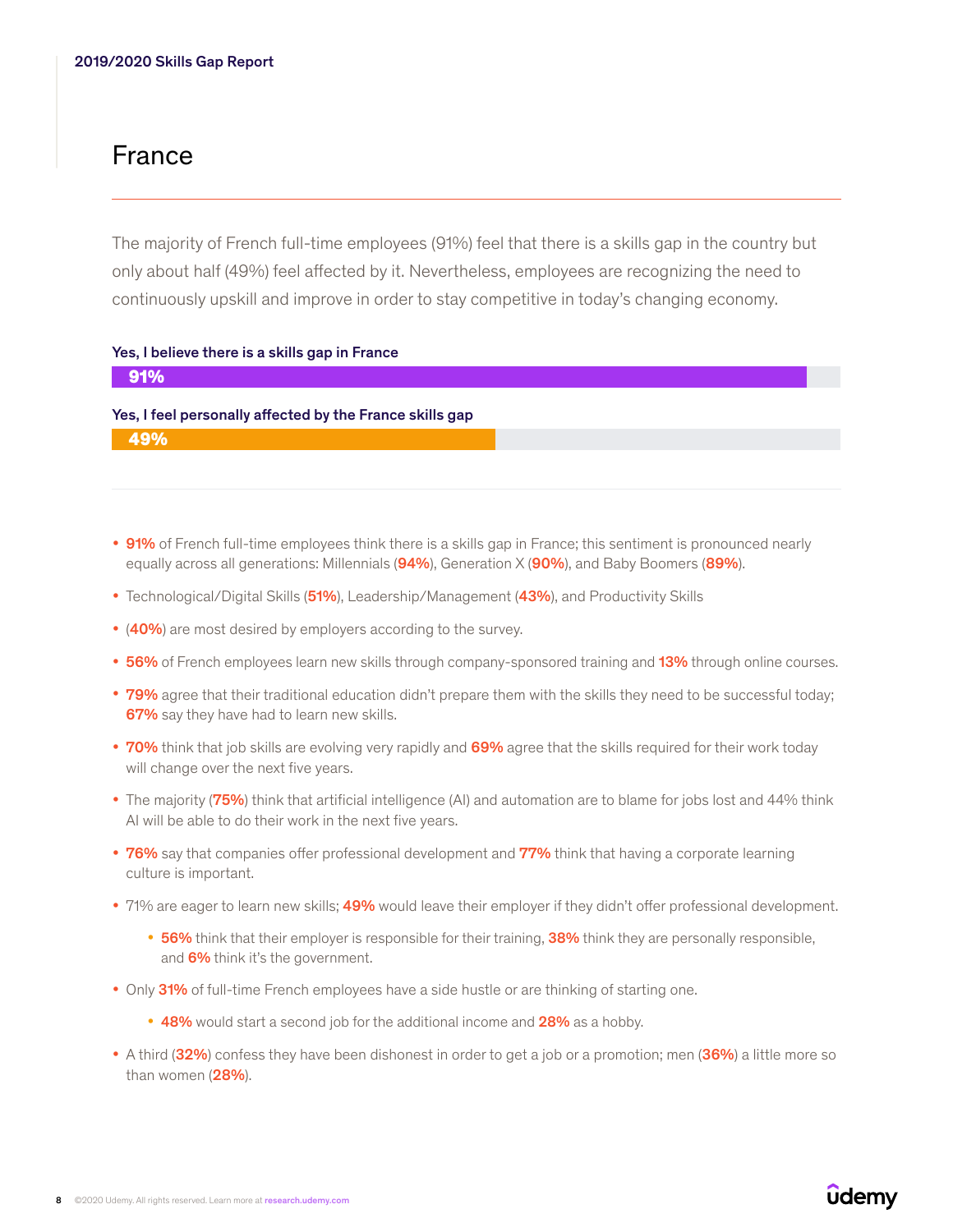# India

The vast majority of employees are near-unanimous in their concern that India suffers from a skills gap (92%), and this overarching worry becomes deep anxiety as most (76%) feel that the skills gap affects them personally. On the flip side, Indian employees are extremely bullish and confident in their ability to learn new skills and be successful in the future.

#### Yes, I believe there is a skills gap in India

# Yes, I feel personally affected by the India skills gap 76% 92%

- 92% of full-time employees in India agree that there is a skills gap in the country and the majority of them feel personally affected by it.
- At the same time, 92% believe that India's workforce is competitive in the global market.
- Two-thirds also responded that all four skill types are equally valued by their employers: Technical and Digital skills (68%), Leadership and Management skills (66%), Productivity skills (66%), Soft skills (63%).
- Indian employees learn mostly through online courses (44%) and corporate professional development (34%). The majority of Indian employees (97%) are excited about learning new skills and transitioning to a new job one day.
- 82% agree that college education has not equipped them with the skills they need to succeed in today's job market; **84%** say that skills are changing so rapidly that their current knowledge is becoming obsolete.
- The majority (92%) also say that there is so much competition in the job market that they need to be constantly upskilling.
	- 82% agree that automation and artificial intelligence (AI) are taking away job roles and they need to reskill to stay relevant.
	- 76% think that Al/automation will be able to do their work within the next five years.
	- 91% have had to learn new skills to do their job effectively.
- 86% confirm that their employer provides professional development while 61% say they would leave their current job if that wasn't the case.
- The overwhelming majority (94%) also say it's important for their employer to encourage and support a "constant learning/training culture" in the organization.
- About half (55%) confess they have been dishonest in order to get a job or a promotion.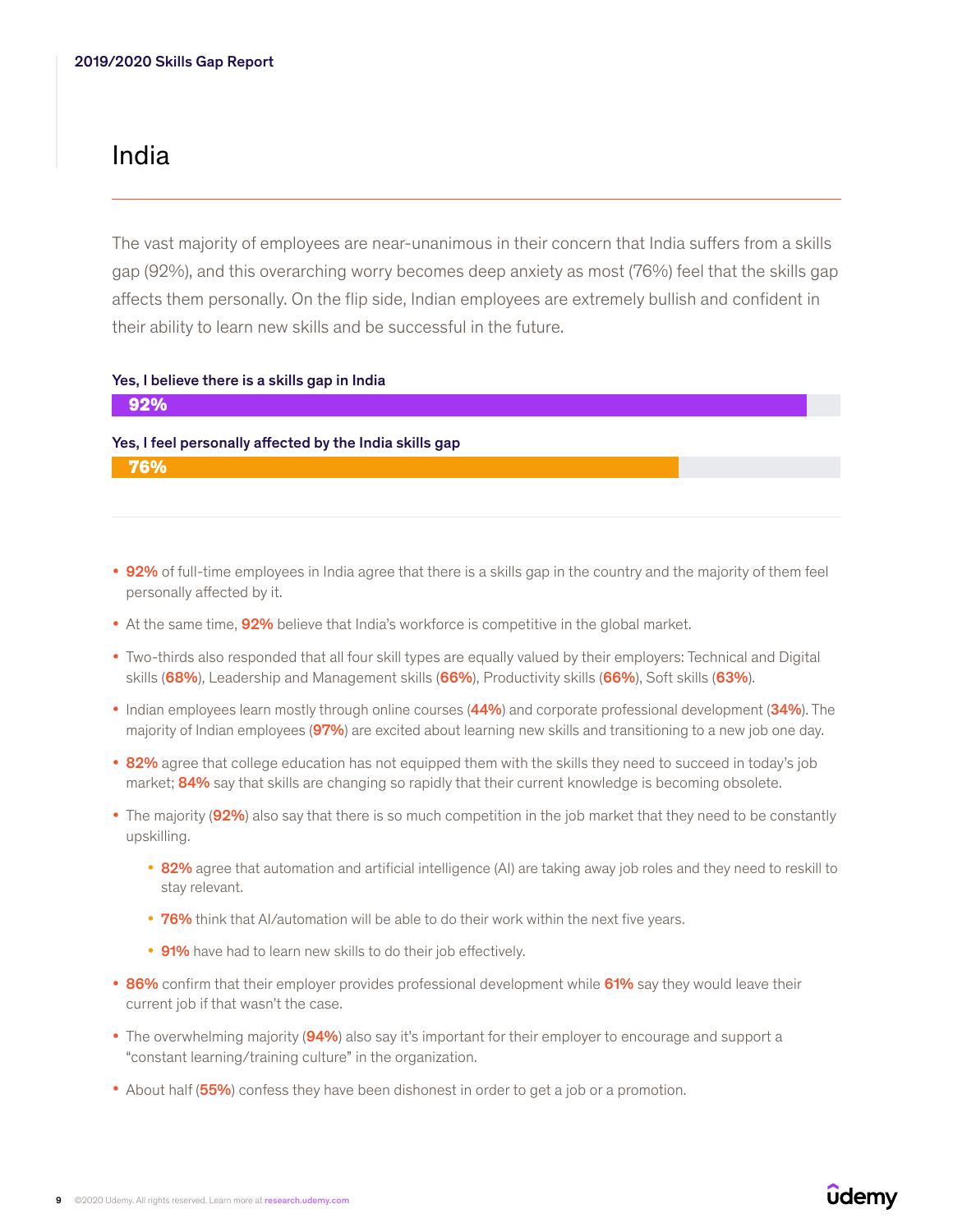# **Mexico**

According to 72% of full-time Mexican employees, there is a growing skills gap in the country. This sentiment is felt much stronger among women (71%) and Baby Boomers (82%) than men (66%), Generation X (68%), and Millennials (67%). The majority of Mexican employees also feel personally affected by the skills gap in the country.

#### Yes, I believe there is a skills gap in Mexico

| 72%                                                      |  |
|----------------------------------------------------------|--|
| Yes, I feel personally affected by the Mexico skills gap |  |
|                                                          |  |
| 68%                                                      |  |
|                                                          |  |
|                                                          |  |

- 72% of Mexican full-time employees think there is a skills gap in Mexico and 68% feel personally affected by it.
- Employers in Mexico value Leadership/Management skills (63%) and Technical/Digital skills (59%) most.
- 42% of surveyed employees learn new skills through online courses and 37% rely on their company's professional development programs.
- 74% report that their employer provides some form of professional development and 67% would leave their job if there was no training available.
	- 93% are excited to learn new skills that will help them change jobs in the future.
	- 80% also agree that it's important for the company to promote a culture of learning.
- 73% agreed that their university education didn't prepare them with the skills required for today's workplace.
- Accelerated change has perhaps led 89% of employees in Mexico to also learn new skills to do their jobs effectively.
- Two-thirds of employers (78%) believe that skills are changing too fast and they need to constantly improve, while 76% think that the skills they will need for their work will change in the next five years.
- Almost half (47%) also believe that artificial intelligence (AI) and automation will be able to do their jobs in the next five years.
- Despite trends in the changing economic environment, 77% agree that the Mexican job market is competitive in the global economy.
- 56% also have a second job and the majority (70%) have that side hustle to earn extra income.
- A third (35%) confess they have been dishonest in order to get a job or a promotion. Millennials (41%) are leading this trend in comparison to Generation X (28%) and Baby Boomers (92%).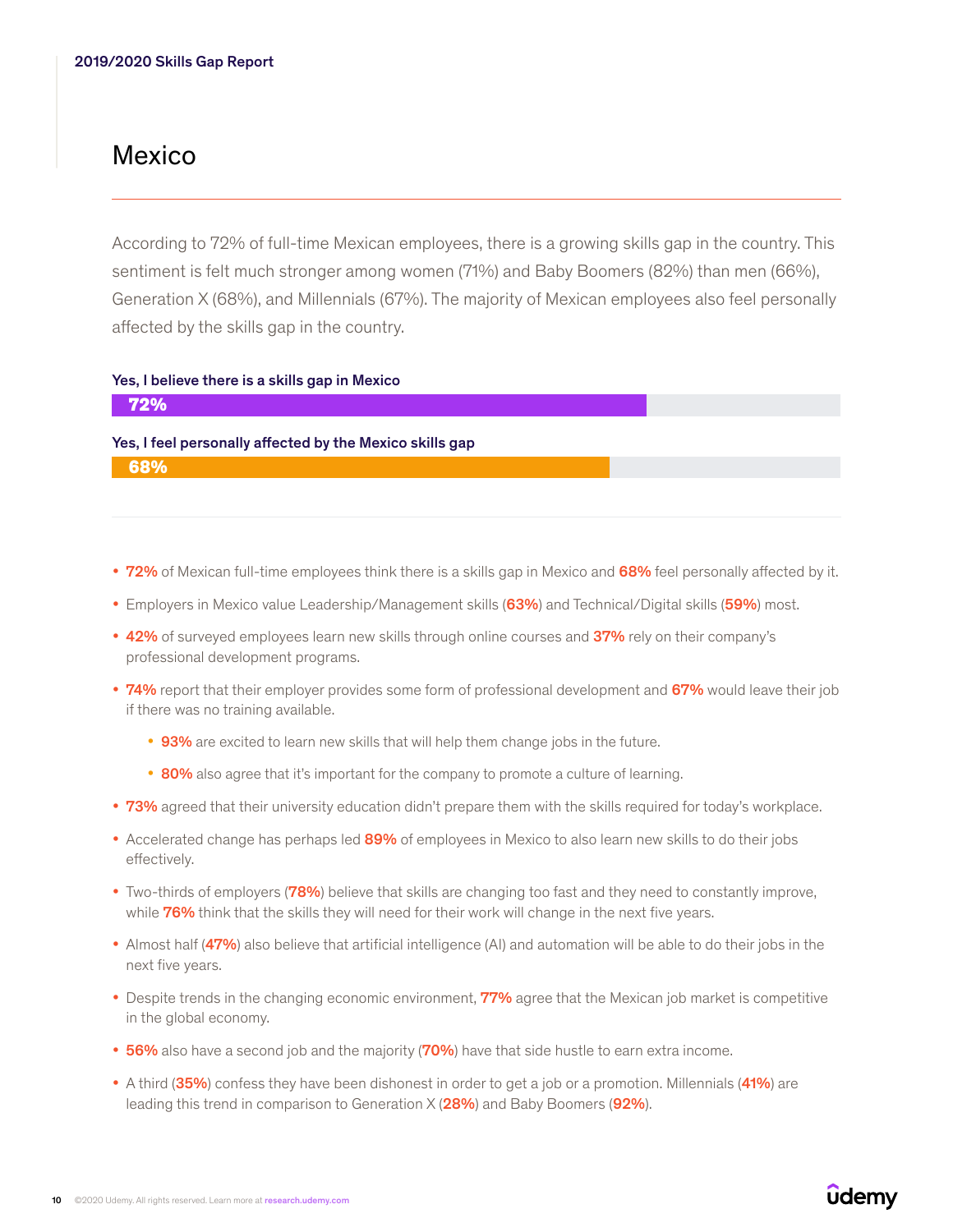# Spain

Spanish workers are very aware that work dynamics are changing, and the majority (77%) think there is a skills gap in the country, up 4% since 2018. At the same time, there is also a lot of optimism in the country as most (84%) are excited to learn new skills and eventually transition to a new job.

#### Yes, I believe there is a skills gap in Spain

| 77%                                                     |  |
|---------------------------------------------------------|--|
| Yes, I feel personally affected by the Spain skills gap |  |
| 60%                                                     |  |
|                                                         |  |

- 77% of Spanish full-time employees agree that there is a skills gap in the country and 60% feel personally affected by it.
	- Women (68%) feel much more affected by the skills gap than men (52%).
- Leadership/Management skills (62%), Technical/Digital skills (57%), and Productivity skills
- (49%) are most valued by employers.
- Almost half (46%) of Spanish employees are learning new skills through company-sponsored training, while 32% rely on online courses.
- 70% agree that their university education didn't prepare them for skills they need to be successful at work today and 76% say they have had to learn new skills to be effective at their jobs.
- 77% also agree that skills today are changing very rapidly and 63% think the skills required for their jobs today will change in the next five years.
- A third (77%) think that automation and artificial intelligence (AI) are taking away jobs and almost half (42%) believe that technology will replace them in the next five years.
- At the same time, 72% believe that the Spanish workforce is competitive in the global economy, a 14% increase since 2018.
- 70% confirm that their company offers professional development and 84% are excited to learn new skills and change jobs eventually.
	- Furthermore, 46% agree that they would leave their job if their employer didn't offer training.
	- 74% believe it's important for their company to build a culture of learning.
- A third (32%) have a side hustle and 55% a second job to earn extra income.
- A third (39%) also confess they have been dishonest in order to get a job or a promotion.